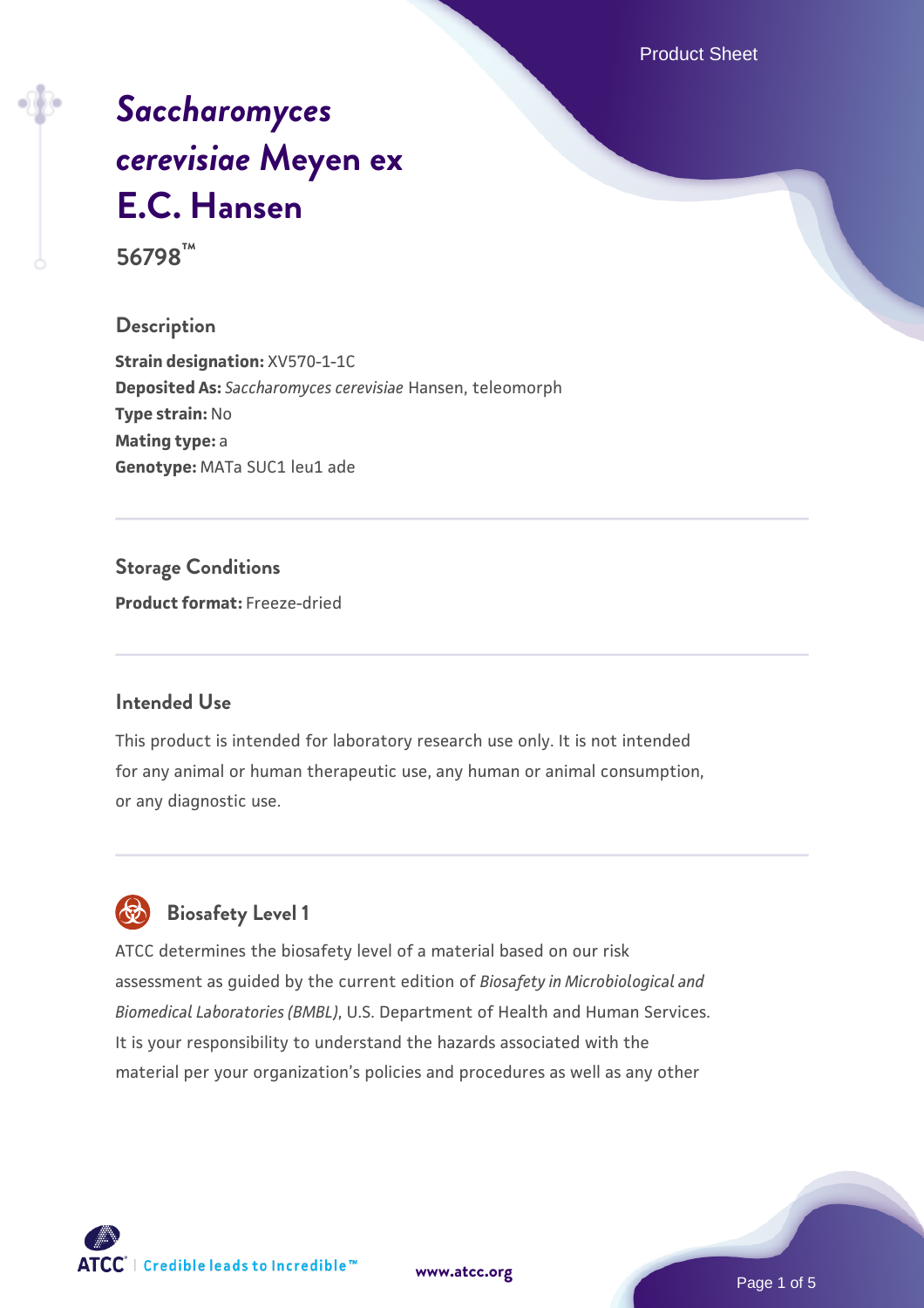#### **[Saccharomyces cerevisiae](https://www.atcc.org/products/56798)** [Meyen ex E.C. Hansen](https://www.atcc.org/products/56798) **56798**

applicable regulations as enforced by your local or national agencies.

ATCC highly recommends that appropriate personal protective equipment is always used when handling vials. For cultures that require storage in liquid nitrogen, it is important to note that some vials may leak when submersed in liquid nitrogen and will slowly fill with liquid nitrogen. Upon thawing, the conversion of the liquid nitrogen back to its gas phase may result in the vial exploding or blowing off its cap with dangerous force creating flying debris. Unless necessary, ATCC recommends that these cultures be stored in the vapor phase of liquid nitrogen rather than submersed in liquid nitrogen.

#### **Certificate of Analysis**

For batch-specific test results, refer to the applicable certificate of analysis that can be found at www.atcc.org.

#### **Growth Conditions**

**Medium:**  [ATCC Medium 1049: Glucose-yeast-peptone medium](https://www.atcc.org/-/media/product-assets/documents/microbial-media-formulations/atcc-medium-1049.pdf?rev=782888acdc004ecfa9dcc3e757b0b85a) **Temperature:** 25°C

#### **Material Citation**

If use of this material results in a scientific publication, please cite the material in the following manner: *Saccharomyces cerevisiae* Meyen ex E.C. Hansen (ATCC 56798)



**[www.atcc.org](http://www.atcc.org)**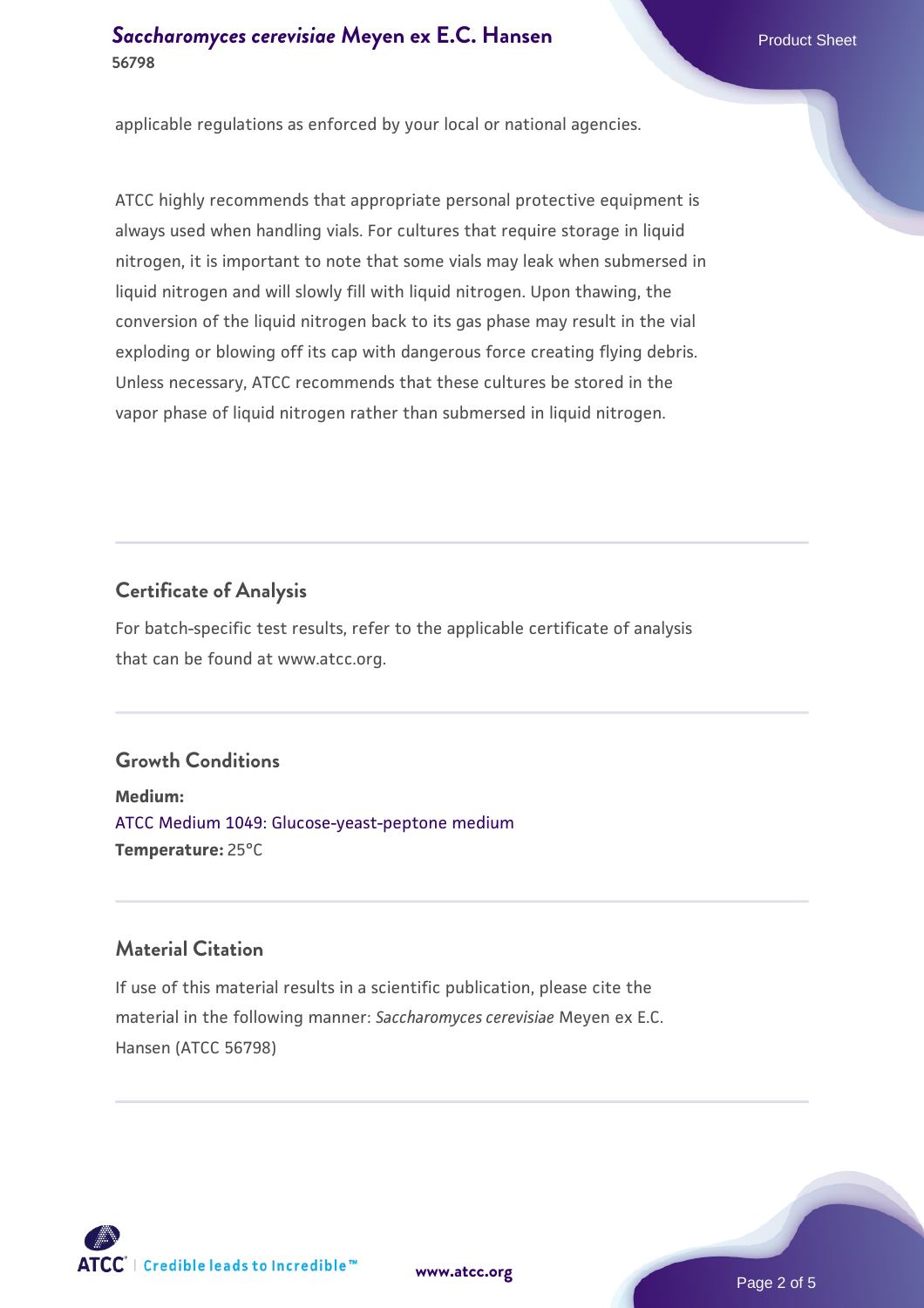#### **[Saccharomyces cerevisiae](https://www.atcc.org/products/56798)** [Meyen ex E.C. Hansen](https://www.atcc.org/products/56798) **56798**

#### **References**

References and other information relating to this material are available at www.atcc.org.

#### **Warranty**

The product is provided 'AS IS' and the viability of ATCC® products is warranted for 30 days from the date of shipment, provided that the customer has stored and handled the product according to the information included on the product information sheet, website, and Certificate of Analysis. For living cultures, ATCC lists the media formulation and reagents that have been found to be effective for the product. While other unspecified media and reagents may also produce satisfactory results, a change in the ATCC and/or depositor-recommended protocols may affect the recovery, growth, and/or function of the product. If an alternative medium formulation or reagent is used, the ATCC warranty for viability is no longer valid. Except as expressly set forth herein, no other warranties of any kind are provided, express or implied, including, but not limited to, any implied warranties of merchantability, fitness for a particular purpose, manufacture according to cGMP standards, typicality, safety, accuracy, and/or noninfringement.

#### **Disclaimers**

This product is intended for laboratory research use only. It is not intended for any animal or human therapeutic use, any human or animal consumption, or any diagnostic use. Any proposed commercial use is prohibited without a license from ATCC.

While ATCC uses reasonable efforts to include accurate and up-to-date information on this product sheet, ATCC makes no warranties or representations as to its accuracy. Citations from scientific literature and



**[www.atcc.org](http://www.atcc.org)**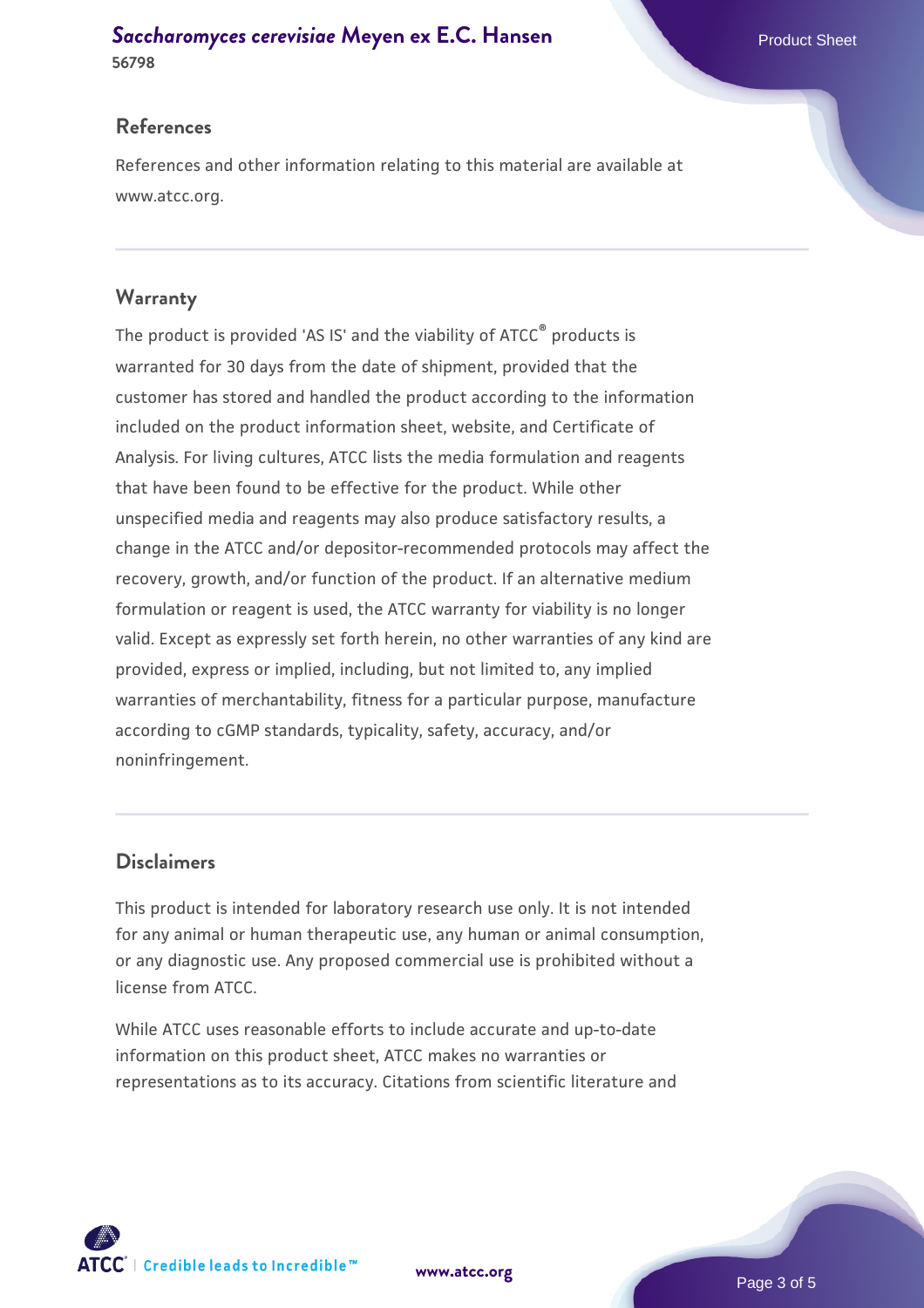patents are provided for informational purposes only. ATCC does not warrant that such information has been confirmed to be accurate or complete and the customer bears the sole responsibility of confirming the accuracy and completeness of any such information.

This product is sent on the condition that the customer is responsible for and assumes all risk and responsibility in connection with the receipt, handling, storage, disposal, and use of the ATCC product including without limitation taking all appropriate safety and handling precautions to minimize health or environmental risk. As a condition of receiving the material, the customer agrees that any activity undertaken with the ATCC product and any progeny or modifications will be conducted in compliance with all applicable laws, regulations, and guidelines. This product is provided 'AS IS' with no representations or warranties whatsoever except as expressly set forth herein and in no event shall ATCC, its parents, subsidiaries, directors, officers, agents, employees, assigns, successors, and affiliates be liable for indirect, special, incidental, or consequential damages of any kind in connection with or arising out of the customer's use of the product. While reasonable effort is made to ensure authenticity and reliability of materials on deposit, ATCC is not liable for damages arising from the misidentification or misrepresentation of such materials.

Please see the material transfer agreement (MTA) for further details regarding the use of this product. The MTA is available at www.atcc.org.

#### **Copyright and Trademark Information**

© ATCC 2021. All rights reserved. ATCC is a registered trademark of the American Type Culture Collection.

#### **Revision**

This information on this document was last updated on 2021-05-19



**[www.atcc.org](http://www.atcc.org)**

Page 4 of 5